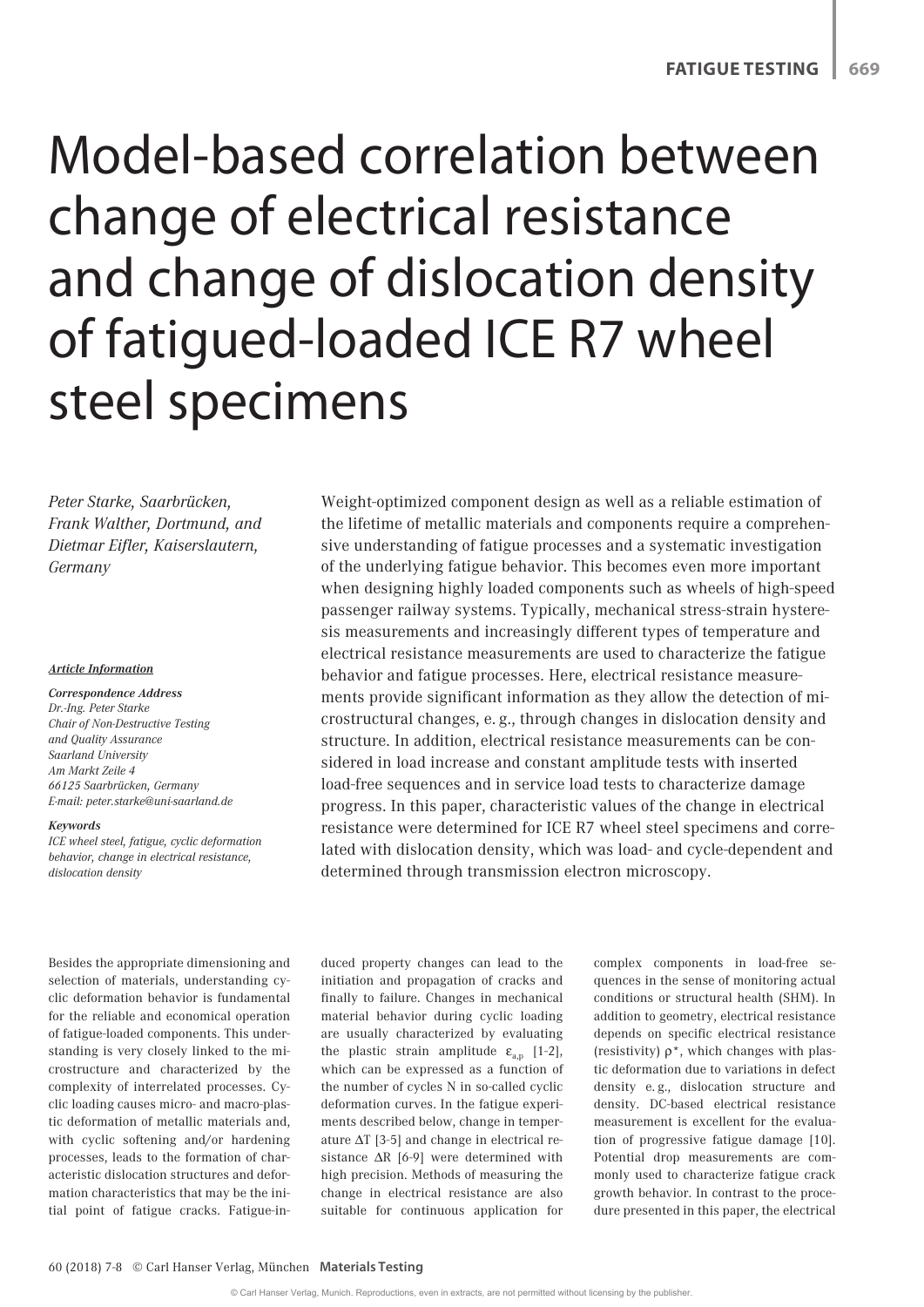resistance measurements recorded depend only on a crack-related change in specimen geometry and not on damageinduced change in the microstructure of a material, whereby the interpretation of the measurement curves generally requires different considerations [11]. This paper is based on a previous paper [10] published in German and has been substantially enlarged through the inclusion of load increase tests with and without load-free sequences as well as investigations on the interaction between crack development and electrical resistance. Furthermore, the principle of the specific testing procedure for fatigue tests with load-free sequences is explained in more detail.

## **Methods and material**

Experimental technique. Load increase tests (LIT) and constant amplitude tests (CAT) were performed under stress control with a stress ratio of  $R = -1$  at ambient temperature (AT), with a test frequency of f = 5 Hz and a triangular load-time function until the ultimate number of cycles  $N_{limit}$  = 2 × 10<sup>6</sup> or specimen failure.

Figure 1 shows a schematic representation of the various experimental procedures used. In addition to load increase tests (LITs) and constant amplitude tests (CATs), tests were carried out using loadfree sequences ( $\sigma$  = 0 MPa) to evaluate load- and temperature-independent measured values characterizing the current



*Figure 1: Schematic representation of the experimental procedures, a) load increase test, b) constant amplitude test, c) load increase test with load-free sequences, d) constant amplitude test with load-free sequences*



*Figure 2: Photograph and schematic illustration of the experimental setup for mechanical stress-strain hysteresis, changes in temperature and electrical resistance measurements*

damage state. A LIT enables the description of cyclic stress-strain behavior and the estimation of fatigue strength by means of a single test. For this purpose, starting from amplitudes chosen significantly below the fatigue limit, stress amplitude is increased stepwise after each step until specimen failure and the material's response is characterized by different physical quantities M.

The tests were carried out using a servohydraulic testing system type Schenck PSA 100 with an MTS Teststar IIs servocontroller at the Institute of Materials Science and Engineering at the University of Kaiserslautern. The load capacity of the testing system was 100 kN and the applied load cell enables measurements for force ranges +/- 10 kN, +/- 50 kN and +/- 100 kN with an accuracy of +/- 0.5 % of the measuring range set. For the investigations in this paper, a range of +/- 50 kN was used. Fatigue specimens with a cylindrical gauge length of 16 mm, a diameter of 7.6 mm and a notch factor of 1.00013 were used. The characterization of the fatigue behavior was based on mechanical stress-strain hysteresis, change in temperature and particularly change in electrical resistance measurements using a test setup shown in Figure 2 [12-13]. To prevent leakage of electric current through the machine frame with respect to the electrical resistance measurement, the grips were electrically isolated.

The change in temperature ΔT was measured using three thermocouples of type J, one in the middle of the gauge length  $(T_1)$  and two along the elastically loaded specimen shafts  $(T_2 \text{ and } T_3)$ . The theoretical background can be deduced from the consideration of the stress-strain hysteresis loop. The area of the hysteresis loop describes the cyclic plastic deformation energy which is transformed into internal energy U and heat energy Q. The internal energy enables microstructural changes in dislocation structure and density, voids and pores, and micro-cracks. The predominant proportion of 90 % to 95 % of the plastic deformation work dissipates as heat leads to an increase in specimen temperature [14].

For high sensitive resistometric measurements, the specimen was subjected to a direct current of  $I = 8$  A and the change in electrical resistance ΔR was accurately measured using two wires spot-welded at the transition areas between the specimens' gauge length and the clamping shafts. For the connection to the data ac-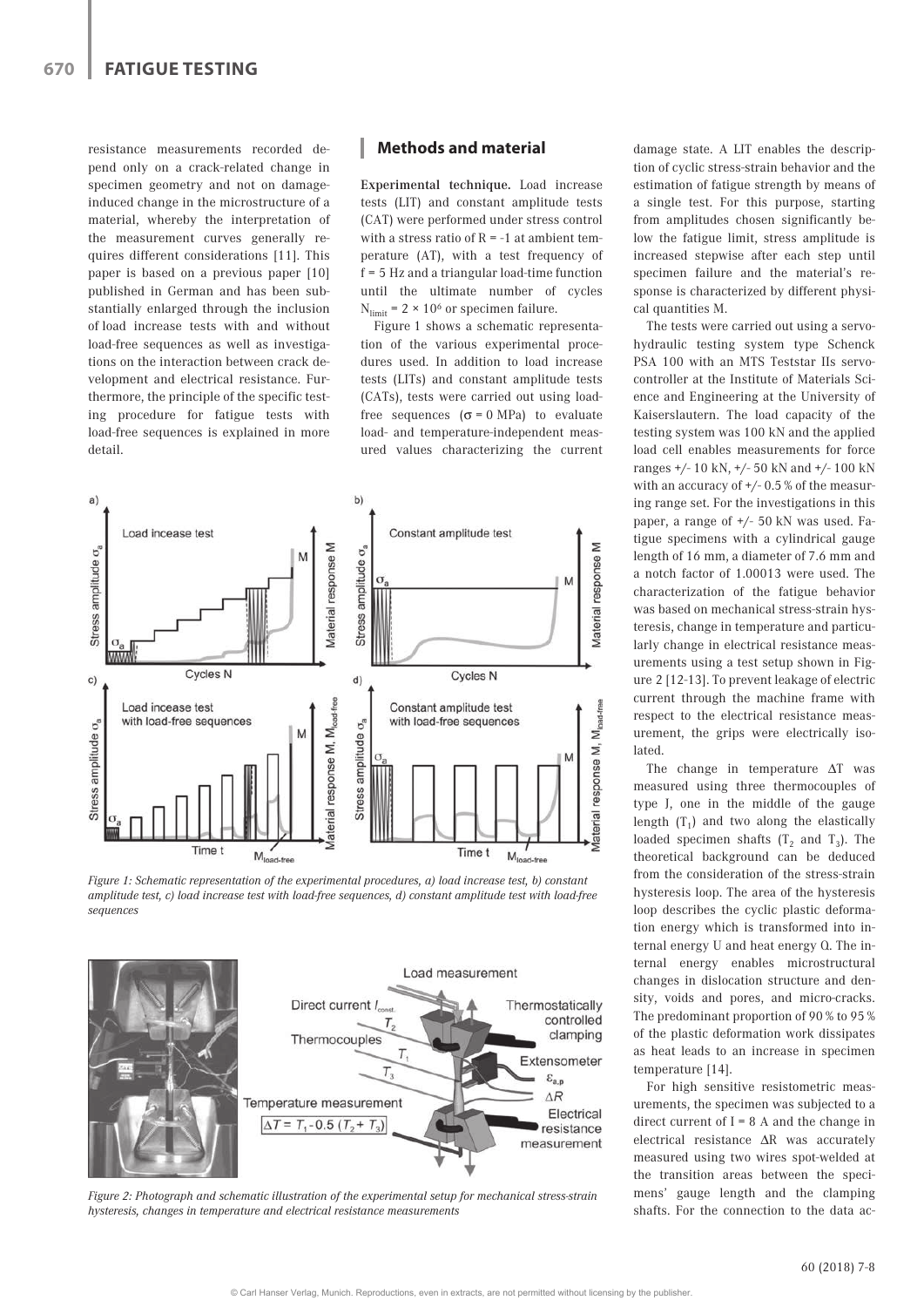quisition device, copper cables with a cross section of 1.77 mm2 and a length of 1,000 mm were used and the welding process was performed without additives in order to increase the reproducibility of electrical resistance measurements. The temperature influence on the electrical resistance was determined by a heating test providing the following relationship:

$$
\Delta R/\Delta T = 0.402 \,\mu\Omega \times K^{-1} \tag{1}
$$

Besides small geometrical changes under mean stress-free loading, electrical resistance R depends in the range before microcrack initiation and macro-crack propagation exclusively on the specific electrical resistance  $\rho^*$ , which is a function of deformation-induced microstructural changes. In addition to conventional load increase and constant amplitude tests, both test procedures were also carried out using discrete inserted load-free sequences ( $\sigma$  = 0 MPa) to determine the change in electrical resistance  $\Delta R_{\text{load-free}}$  at  $\Delta T = 0$  K [10].

Material. The R7 wheels used in highspeed passenger trains and freight transport are manufactured in accordance with UIC standard-conforming heat treatment processes. The specimens were machined tangentially from wheel segments in rolling direction. The chemical composition of the unalloyed, lower eutectic steel corresponds to SAE 1050 to 1055 and is shown in Table 1 [10,12,15].

During the industrial heat treatment, the wheels' tread is cooled by spraying nozzles (see Figure 3a) using a water-based liquid in a so-called "rim chilling" heat treatment process. Based on the geometry and the mass of the wheel, varied cooling rates occur, resulting in locally dependent microstructures within the wheel [10,12,15]. The monobloc wheel has a width at the respective end faces from flange to tread of approx. 135 mm and a diameter from tread to tread of approx. 920 mm in the non-reprofiled original condition. Figure 3a shows a detail of the R7 wheel geometry, which is cut free at the transition to the wheel blade containing the investigated fatigue-relevant areas.

Figure 3b shows a ferritic-pearlitic microstructure in the tread area under a scanning electron micrograph (SEM) [16]. 14 specimens are machined tangentially from each wheel segment, which can be assigned to three characteristic functional component areas with comparable microstructural and mechanical properties (see Figure 3a). Figure 3c shows these characteristic values of the section in the tread area (A1), wear limit area (A2) and flange area (A3). The wear limit ranges between 25–35 mm as distance to the tread surface. It is marked using a dash in the diagram showing the wheel geometry (see Figure 3a). Next to the tread (A1), a ferrite content of 8 ar.-% (ar.: area), a cementite lamella spacing of 0.14 μm and a hardness of 275 HV10 were measured. The ferrite fraction and the cementite lamella spacing increase with increasing distance to the tread surface based on a decreasing cooling

rate up to a maximum value of 15 ar.-% and  $0.19 \mu m$ , respectively, in the flange (A3). The hardness drops down to 245 HV10 in A3 [10,12,15].

Mechanical properties derived from tensile and notch impact tests for the three cross-section areas A1 (tread) to A3 (flange) are presented in Table 2.

## **Results**

Load increase and constant amplitude tests. Load increase tests (LIT) allow to es-

|    | Fe    |      | Si                                | Mn | Cr   | Cu   | Mo   | Ni   |
|----|-------|------|-----------------------------------|----|------|------|------|------|
| R7 | 97.91 | 0.53 | $0.32 \quad 0.75$<br>$\mathbf{I}$ |    | 0.26 | 0.04 | 0.01 | 0.11 |

*Table 1: Chemical composition of wheel steel R7 in wt.-%*

| Parameters                                     | A1  | A2  | A3  |
|------------------------------------------------|-----|-----|-----|
| Yield strength R <sub>o</sub> (MPa)            | 544 | 505 | 463 |
| Tensile strength $R_m$ (MPa)                   | 902 | 850 | 826 |
| Notch impact strength KCV $(J \times cm^{-2})$ | 26  | 27  | 29  |

*Table 2: Properties from tensile and notch impact tests of wheel steel R7*



*Figure 3: a) Schematic mapping of 14 specimen positions with respect to the cross-section areas (A)1 to 3, b) SEM micrograph of the tread (A1), c) position-specific (local) microstructural and hardness values for A1 to A3*



*Figure 4: a) Development of plastic strain amplitude in a load increase test for A1, A2 and A3, b) development of plastic strain amplitude, change in temperature and change in electrical resistance in a load increase test for A2*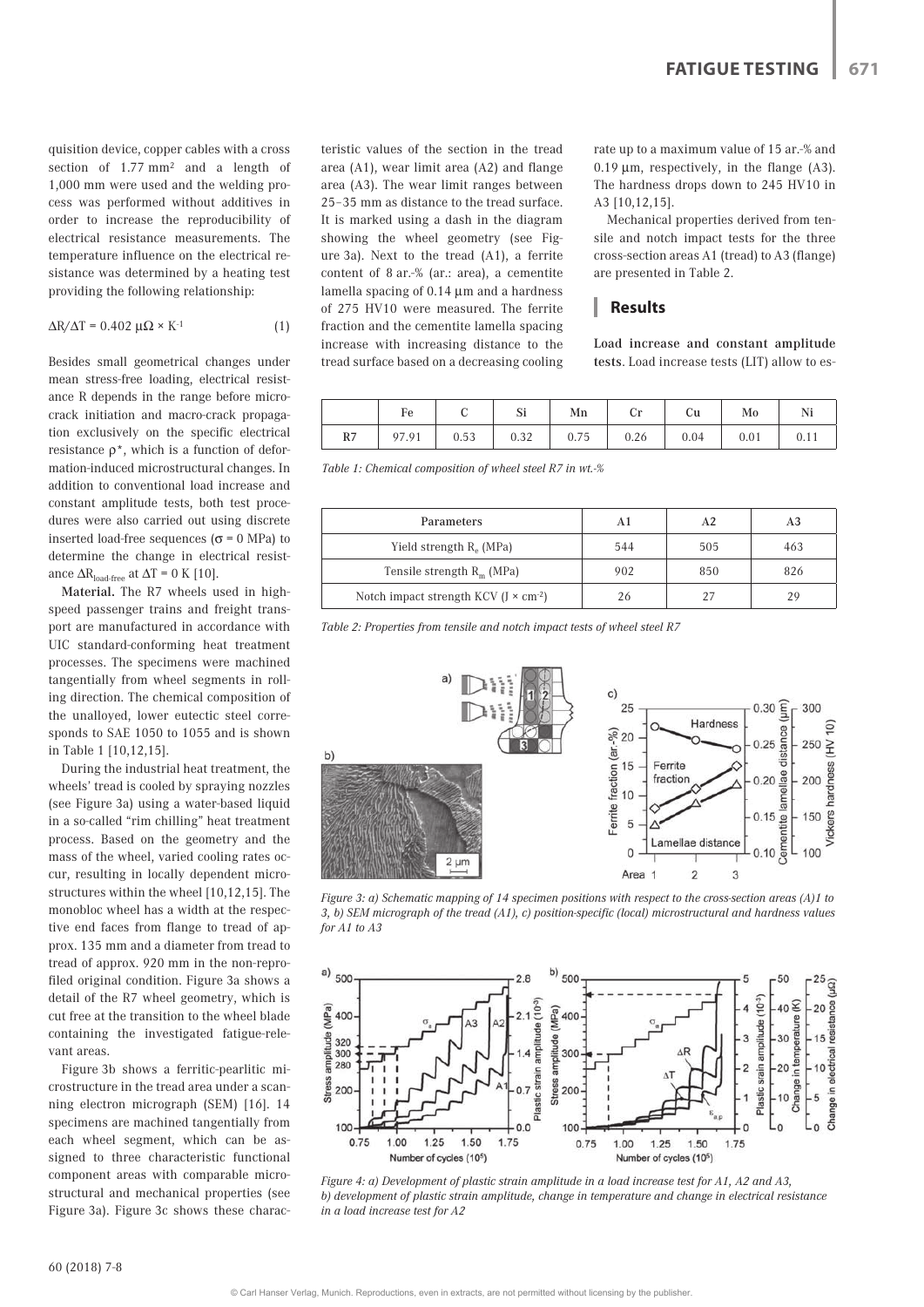timate the fatigue limit of a material through one single fatigue test. In Figure 4a, the stress amplitude  $\sigma_{a}$ , starting at  $\sigma_{\text{a.start}}$  = 100 MPa with a stepwise increase of  $\Delta\sigma$ <sub>a</sub> = 20 MPa each  $\Delta N$  = 9 × 10<sup>3</sup> cycles and the plastic strain amplitude  $\varepsilon_{a,n}$  are plotted versus the number of cycles for specimens from area A1 (tread) to A3 (flange). The initial step can be set to  $\sigma_{\text{a.start}}$  = 0.2 × R<sub>e</sub> which is valid for most low and medium carbon steel. For the specimens of the three cross-section areas,  $\sigma_{\text{a.start}}$  was chosen at 100 MPa to allow for a comparison of the results. It can be verified that from this single test, the fatigue limit can be estimated in quite good accordance with the conventionally determined fatigue limit, which is expressed in Figure 6a. The assessment of the fatigue limit in the LIT provides a slightly conservative estimation with a congruence of about 90 % [12-13].

In addition, Figure 4b shows the plastic strain amplitude  $\varepsilon_{a,p}$ , the changes in temperature ∆T and electrical resistance ∆R as a function of the number of cycles for a specimen from wear limit area A2 in a LIT. The  $\varepsilon_{av}$ ,  $\Delta T$  and  $\Delta R$  data represent equivalently the actual fatigue state and result in similar curves. The fatigue limit of A2 can be estimated by the determination of the transition point from predominantly elastic to elastic-plastic behavior which is characterized by a disproportional increase in  $\varepsilon_{\text{av}}$ ,  $\Delta T$  and  $\Delta R$  values at  $\sigma_{a,\text{LIT}}$  = 300 MPa, followed by the appearance of cyclic softening or cyclic softening/hardening due to increased stress amplitudes. Failure occurs in the LIT for A2 at  $\sigma$ <sub>a</sub> = 460 MPa.

Figure 5a shows the cyclic deformation curves of constant amplitude tests (CAT) with a stress amplitude of  $\sigma$ <sub>a</sub> = 400 MPa in terms of the plastic strain amplitude  $\varepsilon_{a,p}$  vs. the number of cycles N, which represent the huge influence of the heat treatment-based local microstructure on cyclic deformation behavior and fatigue strength. As seen in the characteristic microstructural and quasistatic values (see Figure 3c), cyclic deformation curves can be classified as three characteristic areas: tread (A1), wear limit (A2) and flange (A3) based on the characteristic set of cyclic deformation curves (see Figure 5a).

The local cyclic deformation behavior is characterized by different incubation intervals with  $\varepsilon_{a,p}$ values close to zero until the first cyclic softening [10,12,17]. After pass-



*Figure 5: a) Cyclic deformation curves, b) influence of the ferrite fraction and cementite lamellae distance on the plastic strain amplitude and fatigue life for A1 to A3 specimens*



b)

|                                       | A <sub>1</sub> | A2  | A3  |
|---------------------------------------|----------------|-----|-----|
| $\sigma_{a, LIT}$ (MPa)               | 320            | 300 | 280 |
| $\sigma_{a,CAT}$ (MPa)                | 360            | 330 | 320 |
| $\sigma_{a, LIT}/\sigma_{a, CAT}$ (%) | 89             | 91  | 88  |

*Figure 6: a) S-N curves, b) fatigue limit evaluated in load increase (LIT) and constant amplitude tests (CAT) for specimens taken from areas A1 to A3*

ing the cyclic softening maximum, cyclic hardening leads to decreased plastic strain amplitudes until just before final failure. Macroscopic crack formation and propagation lead to a fictive secondary cyclic softening. With increasing distance between tread and flange, the increasing ferrite fraction and cementite lamella spacing result in earlier and more pronounced cyclic softening associated with reduced lifetime. The number of cycles to failure at identical stress amplitude differs by a decade:  $1.6 \times 10^4$  cycles in flange (A3) and  $1.7 \times 10^5$ cycles in tread (A1). To explain the influence of the microstructure on cyclic deformation behavior, Figure 5b shows the plastic strain amplitude at half lifetime  $\varepsilon_{a,p}$ (0.5  $\times$   $\mathrm{N_{f}})$  and the number of cycles to failure  $\mathrm{N_{f}}$  as a function of the ferrite fraction and the cementite lamella distance of the perlite. Ferrite fraction and cementite lamella distance, which increase both from tread to flange, result in an increase of the plastic strain amplitude and consequently in a reduction of lifetime.

The pronounced influence of the microstructure on fatigue behavior can be further seen in the differences in the S-N curves as well as in the evaluated fatigue limits of areas A1-A3 (see Figure 6). The S-N curves are close to parallel and the fatigue strength for  $N_{\text{limit}} = 2 \times 10^6$  ranges from 320 MPa (A3) to 360 MPa (A1). The resulting difference is approximately 11 %.

Since the description of the microstructure-property relationship was of prime importance, the S-N curves were determined through a step-down test procedure and not proven statistically.

Load increase and constant amplitude tests with load-free sequences. In addition to fatigue tests with continuous cycling until specimen failure, load increase and constant amplitude tests with well-defined load-free sequences ( $\sigma$  = 0 MPa) were performed, in order to determine the change in electrical resistance  $\Delta R_{load-free}$  at  $\Delta T = 0$  K [10]. The change in electrical resistance detected in an unloaded condition therefore provides reproducible results for fatigue damage due to increasing defect density based on increasing ∆R<sub>load-free</sub> values and is virtually unaffected by phonons (Matthiessen's rule).

Figure 7 shows the development of the plastic strain amplitude, the change in temperature and the change in electrical resistance as functions of time for a specimen of A2 in a stepwise LIT with load-free sequences ( $\sigma$  = 0 MPa).

The measurement methods applied are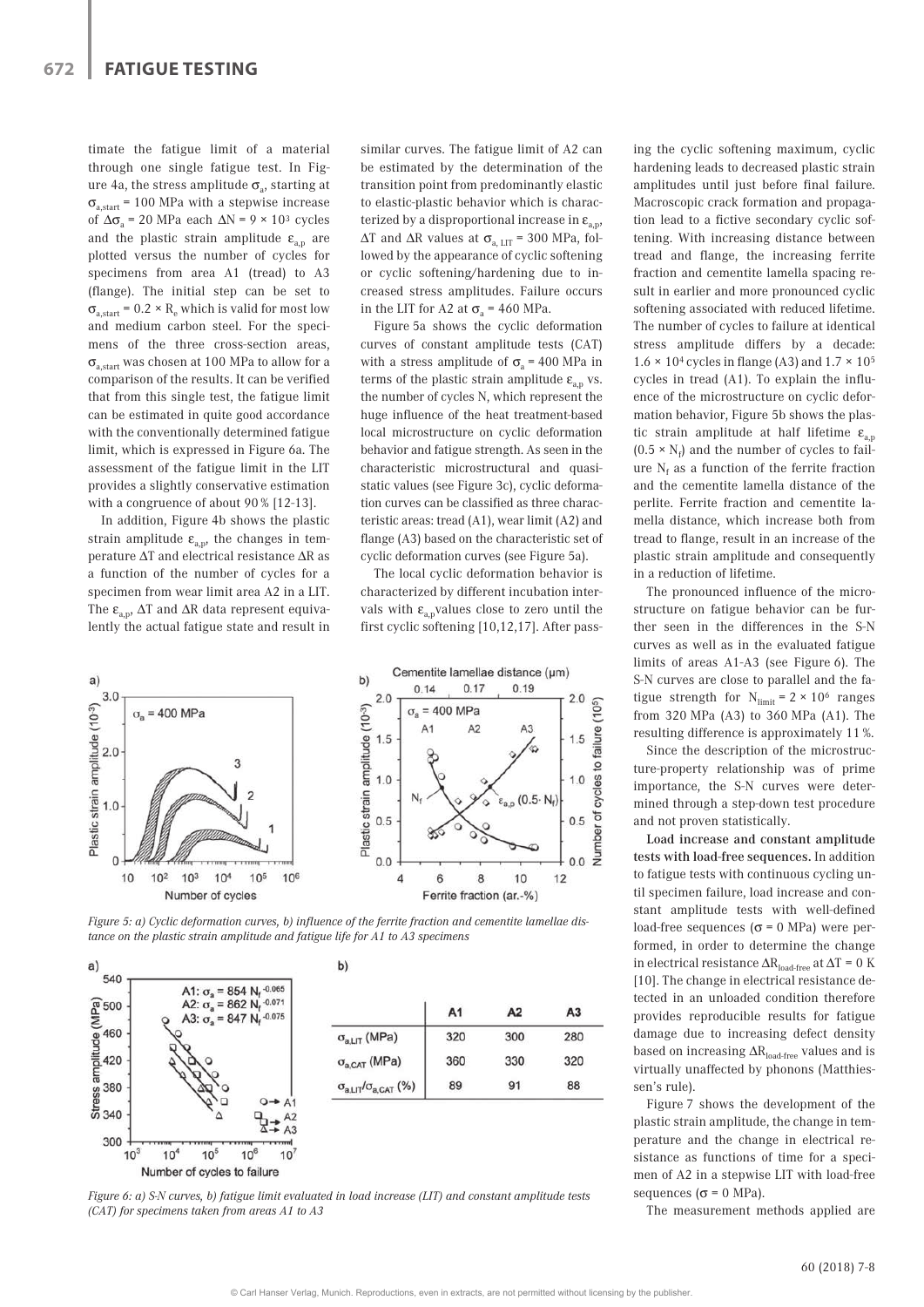equally suitable for fatigue assessment. After each load-free sequence, the values measured for the previous loading sequence are reached again when cyclizing is continued. This is a proof that the physical values measured depend exclusively on current loading and are not affected by the load-free sequences which can also be seen by comparing them to the results in Figure 4.

Figure 8 shows the same procedure with load-free sequences for a CAT at  $\sigma$ <sub>2</sub> = 400 MPa. As shown in Figure 7 for the LIT, within a few cycles after the load-free sequence the measured values reach the same level than before, which underscores the fact that this test strategy results in comparable results for CATs with and without load-free sequences.

If, instead of a time-based plot (see Figure 8a), a plot for values measured vs. the number of cycles N is used (see Figure 8b), the data recorded during cyclic loading lead to the known representation of the  $\varepsilon_{\text{an}}$ -N,  $\Delta$ T-N and  $\Delta$ R-N cyclic deformation curves. Information on values measured recorded during load-free sequences is hereby lost in the process.

A maximum plastic strain amplitude of  $1.0 \times 10^{-3}$ , a change in temperature of 16.4 K, and a change in electrical resistance of 11.1  $\mu\Omega$  are noted at the stage of maximum cyclic softening after  $5\%$  N<sub>f</sub> (N =  $2.5 \times 10^3$ ) and  $t = 1.2 \times 10^4$  s, respectively (see Figure 8). Due to cyclic hardening, decreasing  $\varepsilon_{a,p}$ ,  $\Delta T$ , and  $\Delta R$  values are measured in the following loading sequences, where the decrease in ∆R values mostly depends on the decrease of the ∆T values.

The load-free sequences between the loading sequences are set in such a way that the deformation-induced change in temperature decreases to  $\Delta T = 0$  K, so that ∆Rload-free can be determined at the end of the load-free sequences without any temperature influences.

In Figure 9 the measured values of the load-free change in electrical resistance  $\Delta \rm{R}_{\rm{load-free}}$  as functions of time t (a) and number of cycles N (b) for CATs with stress amplitudes between 400 and 460 MPa are plotted.  $\Delta R_{load-free}$  increases exponentially, especially in the range of cyclic hardening (see Figure 9a). The increase is more pronounced with increasing stress amplitude. For  $\sigma$ <sub>a</sub> = 460 MPa, a maximum change in electrical resistance of  $\Delta R_{load-free}$  = 0.8 μΩ is reached in the load-free sequence just before specimen failure. Based on the electrical resistance of the non-damaged original state  $R_{load-free,N=0}$ , which is approximately 181  $\mu\Omega$ , this corresponds to an increase of  $\Delta R_{\text{load-free}} / R_{\text{load-free}} = 0.44$ %.

Figure 10 illustrates the change in electrical resistance ∆R (during cyclic loading) and the change in load-free electrical resistance  $\Delta R_{load-free}$  (without cyclic loading at the end of the load-free sequence,  $\Delta T = 0 K$ ) (a) as well as the change in the specific electrical resistance ∆ρ\* (b) calculated from the load-free change in electrical resistance without temperature influence for stress amplitudes between 340 MPa and 440 MPa at a number of cycles  $N = 10<sup>4</sup>$ . The cyclic stress-measurand-curves were evaluated equivalent to conventional cyclic stress-strain-curves and can be described based on a generalized Morrow equation [10,12-13,15,18]. Since the stress amplitudes increase, the changes in electrical resistance value likewise increase, which is expressed in the relationships shown in Figure 10a, where ∆R values are expected to be larger than the  $\Delta \rm{R_{load-free}}$  values. Figure 10c displays the relationship between the change in specific electrical resistance Δρ\* and load-free electrical resistance  $\Delta R_{load-free}$  for a stress amplitude of  $σ<sub>a</sub> = 400 MPa$ . The quotient  $Δρ^*/ΔR<sub>load</sub>$  $f_{\text{free}} = A/L$ , where A is the cross-sectional area and L the length of the specimen's



*Figure 7: a) Stress amplitude, plastic strain amplitude, change in temperature and change in electrical resistance in a load increase test interrupted by load-free sequences as a function of time, b) detail*



*Figure 8: Plastic strain amplitude, change in temperature and change in electrical resistance in a constant amplitude test interrupted by load-free sequences a) as a function of time, b) as a function of number of cycles*



*Figure 9: Change in load-free electrical resistance in constant amplitude tests interrupted by load-free sequences, a) as a function of time, b) as a function of number of cycles*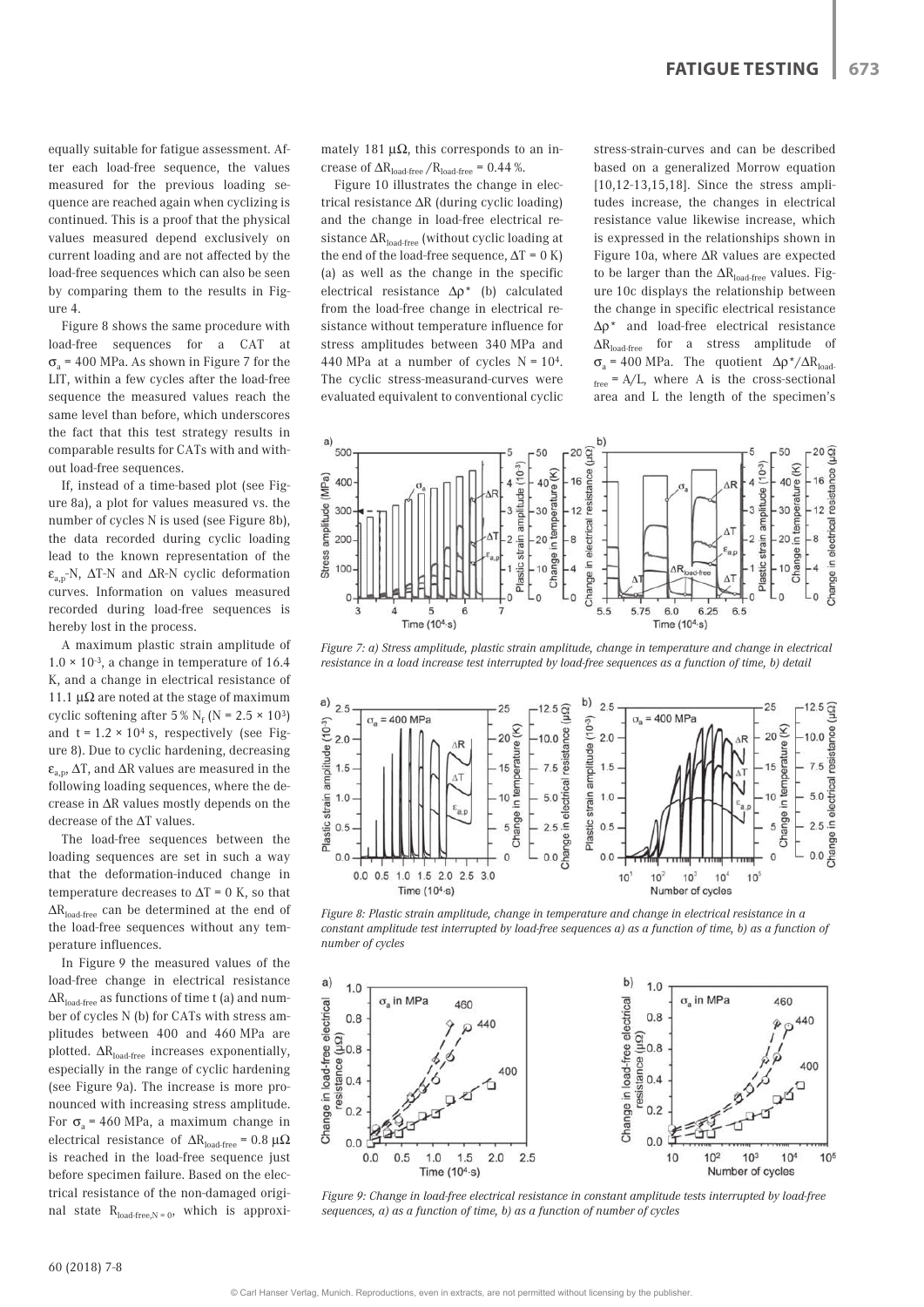gauge length, ranges from 2.88 to 2.90 mm. The specific electrical resistance  $\rho^*$  of the R7 steel is approximately 269  $\mu\Omega \times$  mm in the unloaded origin specimen state.

In the relationships in Figure 10, it is assumed that the volume and the quotient L/A remain constant, which means that advanced fatigue progress is mostly linked to crack propagation and the associated reduction of the effective specimen's crosssection, whereby close to specimen failure the  $\Delta R_{load-free}$  values are over-estimated.

Load- and cycle-dependent quantitative investigation of the microstructure. Scanning electron micrographs (SEM) for specimens from flange (A3) and tread (A1) areas of R7 wheels are displayed vertically to the loading direction. During cyclic softening, the first slip lines and slip bands occur (see Figure 11a). After reaching the maximum of cyclic softening at  $5\%$  N<sub>f</sub>, inand extrusions as well as first micro-cracks are observed. The micro-crack in Figure 11b is oriented under 45° to the loading direction, since the slip direction of favorably oriented slip systems often coincides with the direction of the macroscopically largest shear stress. Up to  $85\,\%$   ${\rm N}_{\rm f},$  micro-cracks increase in the direction of the slip characteristics and the crack opening is more pronounced. In Figure 11c, it can be seen that the crack tips branched in the direction of the slip characteristics. After fracture, the surface was slightly etched in order to assign the crack profile to the materials' microstructure. The SEM image (see Figure 11d) is characterized by a high density of slip character-



*Figure 10: a) Relation between stress amplitude and change in electrical resistance as well as change in load-free electrical resistance, both measured at N = 104 cycles, b) relation between stress amplitude and calculated change in specific electrical resistance for N = 104 cycles, c) relation between calculated change in specific electrical resistance and change in load-free electrical resistance*



*Figure 11: SEM images of a A3 specimen from the flange for a constant amplitude test at*   $\sigma_a$  = 400 MPa after a) N = 5 %  $N_p$  b) 50 %  $N_p$  c) 85 %  $N_f$  and d)  $N_f$  (loading direction:  $\ddot{\tau}$  )

istics and the formation of crack systems along the grain boundaries is clearly visible (marked with black arrows).

Transmission electron microscopic (TEM) investigations (see Figure 12) are fundamental for an understanding and interpretation of the applied physically-based measurement methods and provide information regarding the change in dislocation structure as a function of the applied load and the number of cycles [10,16].

The dislocation structure and reactions have a significant influence on the specific electrical resistance  $\rho^*$ , which is directly linked to the electrical resistance via the quotient L/A. Since this ratio can be assumed to be almost constant for mean stress-free fatigue tests, there exists a direct relationship between dislocation structure, dislocation density and electrical resistance as well as between their changes.

The TEM investigations carried out at the Institute of Material Science at the Freiberg University of Mining and Technology show that in the initial state  $(N = 0 \text{ cycles})$ , a homogeneous dislocation arrangement is present in the ferrite (see Figure 12a). The constant amplitude loading with  $\sigma$  = 400 MPa leads to significant changes in the dislocation arrangement and density (see Figure 12b). At the point of maximum cyclic softening ( $N \approx 5\%$  N<sub>f</sub>), long-stretched, partially venous cells are observed. This behavior of ferrite is very similar to that of normalized SAE 1045. The dislocation density within the dislocation cells is relatively low (see Figure 12b). Fatigue loading of up to 85 %  $\rm N_f$  leads to a significant reduction in the diameters of the dislocation cells (see Figure 12c, d) [10, 16].

Figure 13 shows the relationship between the change in load-free electrical resistance  $\Delta R_{\text{load-free}}$  and the dislocation density  $\rho_d$  (a) as well as the change in the dislocation density  $\Delta \rho_d$  in relation to the initial state at  $N = 0$  cycles (b). In addition to the initial state, the dislocation density in the stages of maximum cyclic softening and hardening was determined by radiographic profile analysis which integrated over a volume of about 0.5-1.0 mm3. The (211) reflex of bcc steel was measured by Co-Ka radiation. According to Fourier analysis, the values shown emerged from the Warren-Averbach and Krivoglaz-Wilkens plot [10,16].

Beside the initial state  $(N = 0$  cycles, white symbols), pairs of values are specified for the state of maximum cyclic softening ( $N = 5\% N_f$ , grey symbols) and maximum cyclic hardening ( $N = 85\% N_f$ , black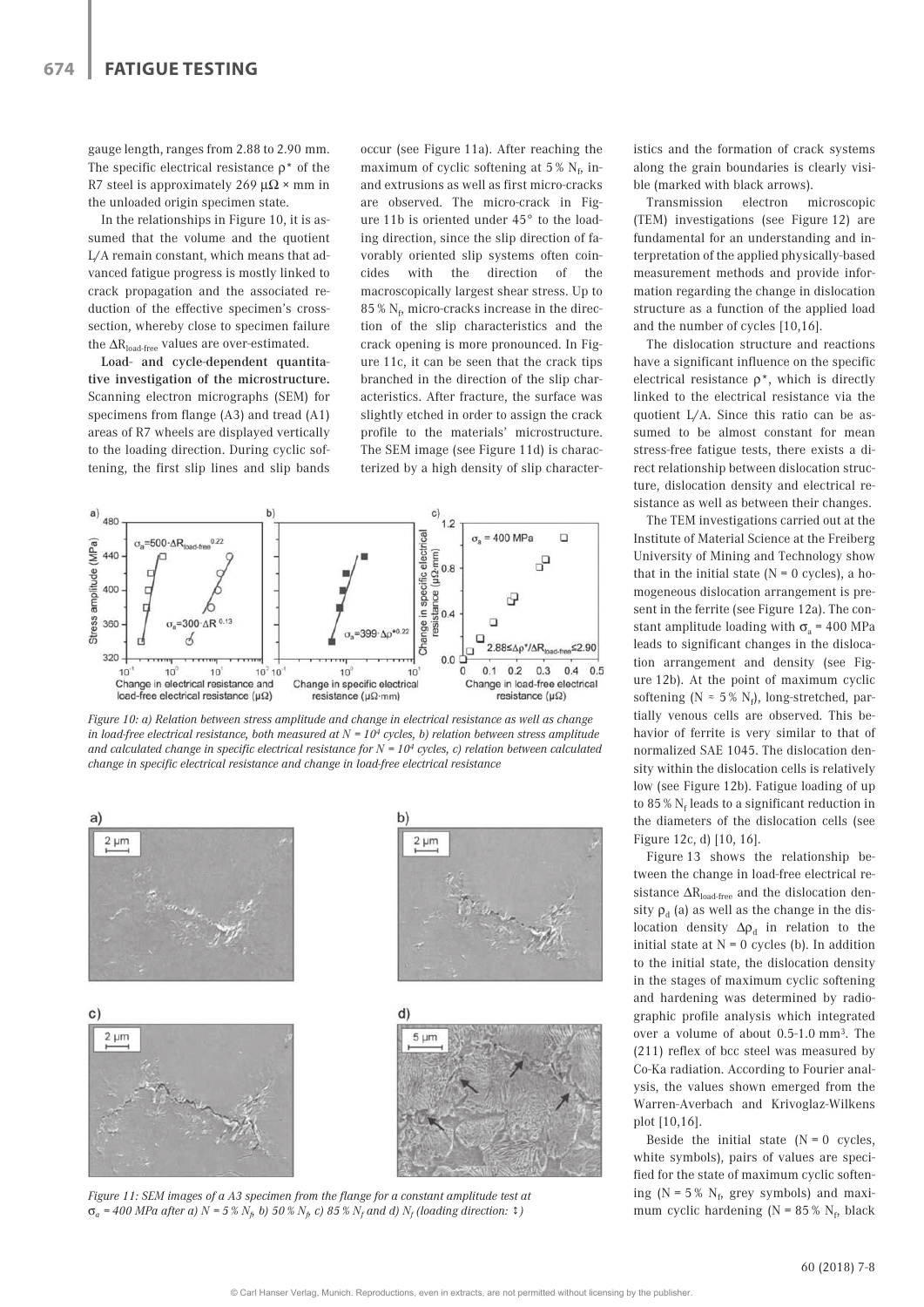symbols) connected through trend lines for the investigated cross-section areas. Up to a fatigue state of 5 %  $\mathrm{N_{f_2}}$  which is characterized by a strong increase in the dislocation density compared to the initial state, the  $ΔR<sub>load-free</sub>$  values increase up to 0.1  $μΩ$ . The relationships between  $\Delta R_{load-free}$  and  $\rho_d$  or  $\Delta \rho_\mathrm{d}$  between 5 % and 85 %  $\mathrm{N_f}$  are characterized by a much steeper increase in the change in load-free electrical resistance up to 0.85  $\mu\Omega$ , with only small changes in the dislocation density. Consequently, different microstructural mechanisms dominate the increasing change in the load-free electrical resistance depending on the fatigue state. It can be assumed that up to 5 %  $\rm N_f$ , the increasing dislocation density is responsible for the comparatively slight increase in the change in electrical resistance and furthermore up to 85 %  $\rm N_f$ , microcrack formation and propagation are decisive for the sharp increase in the change in electrical resistance [10,16].

In Figure 14 the relationship between the microstructure, the dislocation density, and the change in the load-free electrical resistance is shown in detail at the stage of maximum cyclic softening  $(N = 5\% N_f)$ with the aim of visualizing the microstructure-property relation.

For R7 wheels, the accelerated cooling of the tread (A1) during industrial heat treatment leads to a smaller ferrite content and cementite lamella distance as well as approx. the doubling of the dislocation density (see Figure 14a) compared to the flange (A3). After fatigue loading with  $\sigma_{\rm a}$  = 400 MPa up to 5%  $\rm N_f$ , the dislocation densities still differ by 25 % (see Figure 14b). The larger ferrite content and lamella distance in the flange result in significantly greater plastic deformation, which is reflected in higher values of the plastic strain amplitude  $\varepsilon_{a,p}$ , change in temperature ΔT and change in load-free electrical resistance  $\Delta R_{load-free}$  (see Figure 14b) as well as a shorter lifetime  $N_f$  (see Figure 5a) compared to the tread. The relationship between the mechanical, thermal and electrical measurement values, which further underlines the suitability and interaction of the physical methods applied for the characterization of fatigue behavior and damage state, is obvious.

## **Conclusions**

In short, it can be stated that electrical resistance or its change is well suited to characterize fatigue-induced deformation and damage processes. Here, the electrical resistance method offers the advantage that even small microstructural changes, which are reflected in the changes of the dislocation structure and density, can be detected. In addition, these methods can be applied in load-free sequences in the sense of structural integrity inspection methods. Temperature-unaffected load-free electrical resistance measurements are very well suited for an accurate and reproducible analysis of deformation-induced microstructural changes and damage progressions.

The investigations on ICE R7 wheel specimens show that between the states of



*Figure 13: Specimens of tread (A1) and flange (A3) areas, data points filled white for N = 0 cycles,*  filled grey for N = 5 %  $N_f$  and filled black for N = 85 %  $N_f$  a) relation between the change in load-free *electrical resistance and dislocation density for*  $\sigma_a = 400$  *MPa, b) relation between the load-free electrical resistance and change in dislocation density for*  $\sigma_a$  = 400 *MPa* 



*Figure 14: Specimens of tread (A1) and flange (A3) areas for*  $\sigma_a$  *= 400 MPa at N = 5 %*  $N_p$  *a) microstructural parameters, change in load-free electrical resistance and dislocation density, b) plastic strain amplitude, change in temperature, change in load-free electrical resistance and dislocation density*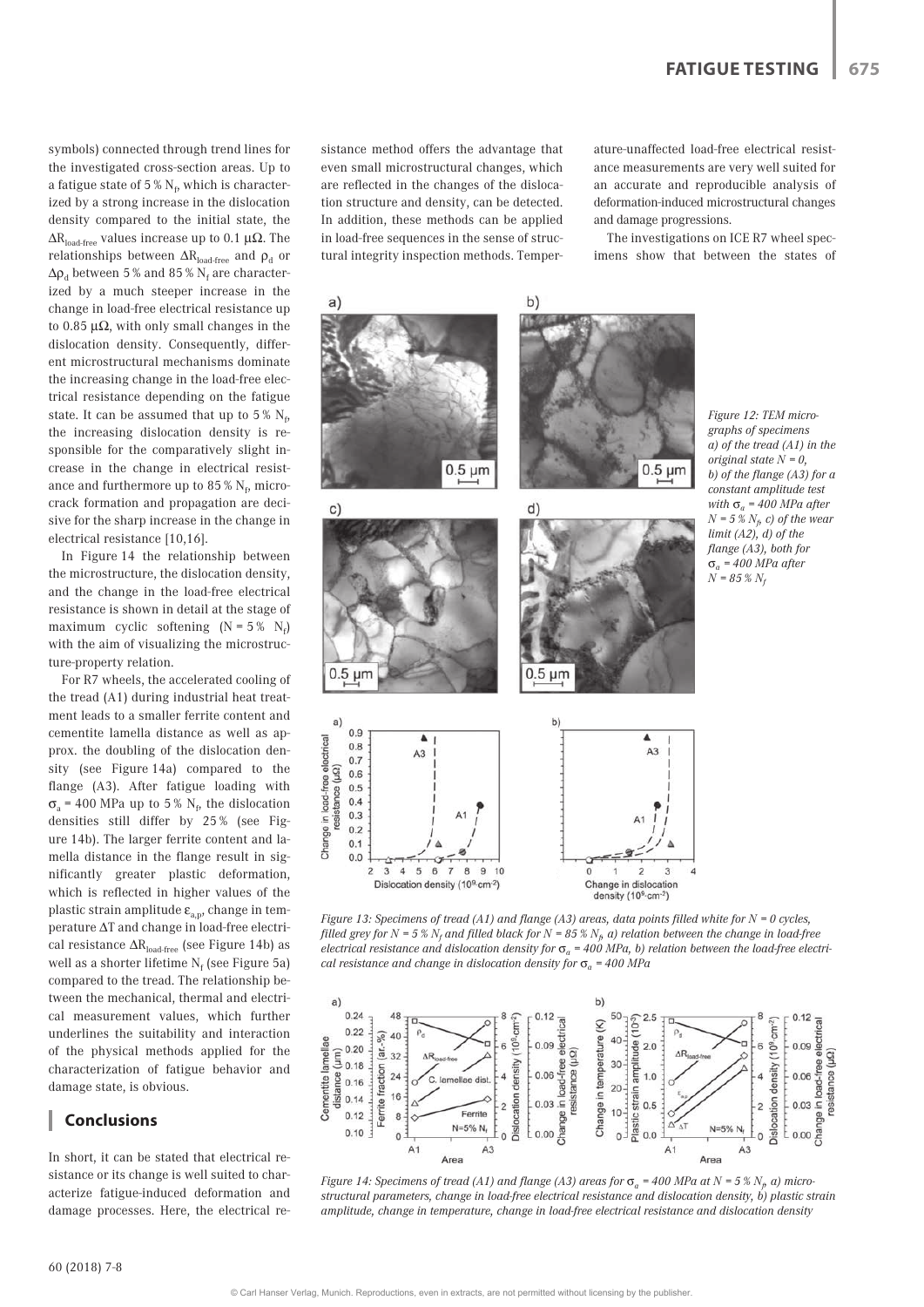maximum cyclic softening and maximum cyclic hardening, only relatively small changes in dislocation density take place, whereas the load-free change in electrical resistance increases by up to 16 times. As illustrated by transmission electron microscopic investigations, there are changes in the dislocation structure, e. g., decreasing cell diameters in this range of number of cycles, which limit the distances and the possibilities of dislocation movement. In addition, formation and propagation of micro-cracks are intensified. Load-free electrical resistance and its changes integrate over-all microstructural changes occurring in the material and are able to integrally depict the defect density of the material based on progressive fatigue damage.

# **Acknowledgement**

The authors kindly thank the German Research Foundation (Deutsche Forschungsgemeinschaft, DFG) for financial support for this research work.

Extracts of this paper were published in German in [10] on the occasion of the 65th birthday of Prof. Dr. Dietmar Eifler.

#### **References**

- 1 P. Lukáš, M. Klesnil: Cyclic stress-strain response and fatigue life of metals in low amplitude region, Materials Science and Engineering 11 (1973), pp. 345-356, DOI: 10.1016/0025-5416(73)90125-0
- 2 A. Brazenas, D. Vaiciulis: Determination of fatigue curve parameters at cyclic strain limited loading according to the mechanical characteristics of power energy structural materials, Nuclear Engineering and Design 241 (2011), pp. 3596-3604,

DOI: 10.1016/j.nucengdes.2011.07.022

- 3 F. Curà, A. E. Gallinatti, R. Sesana: Dissipative aspects in thermographic methods, Fatigue and Fracture of Engineering Materials & Structures 35 12 (2012), pp. 1133-1147, DOI: 10.1111/j.1460-2695.2012.01701.x
- 4 G. Meneghetti, R. B. Atzori: A two-parameter, heat energy-based approach to analyze the mean stress influence on axial fatigue behavior of plain steel specimens, International Journal of Fatigue 60–70 (2016), pp. 60-70, DOI: 10.1016/j.ijfatigue.2015.07.028
- 5 D. Rigon, M. Ricotta, G. Meneghetti: An analysis of the specific heat loss at the tip of severely notched stainless steel specimens to correlate the fatigue strength, Theoretical and Applied Fracture Mechanics 92 (2017), pp. 240-251, DOI: 10.1016/j.tafmec.2017.09.003
- 6 M. A. Omari, I. Sevostianov: Evaluation of the growth of dislocations density in fatigue loading process via electrical resistivity measurements, International Journal of Fracture 179 (2013), pp. 229-235, DOI: 10.1007/ s10704-012-9780-5

 7 O. Glushko, M. J. Cordill: Electrical Resistance

Decrease Due to Grain Coarsening Under Cyclic Deformation, JOM 66, 4 (2014), pp. 598-601, DOI: 10.1007/s11837-014-0943-x

- 8 M. A. Omari, I. Sevostianov: Estimation of changes in the mechanical properties of stainless steel subjected to fatigue loading via electrical resistance monitoring,International Journal of Engineering Science 65 (2013), pp. 40-48, DOI: 10.1016/j.ijengsci.2013.02.006
- 9 B. Sun, L. Yang, Y. Guo: A high-cycle fatigue accumulation model based on electrical resistance for structural steels, Fatigue and Fracture of Engineering Materials & Structures 30 (2007), pp. 1052-1062,
- DOI: 10.1111/j.1460-2695.2007.01175.x 10 P. Starke, F. Walther: Modellbasierte Korrelation zwischen dem elektrischen Widerstand und der Versetzungsstruktur des ermüdungsbeanspruchten ICE-Radstahls R7, Materials Testing 57 (2015), No. 1, pp. 9-16, DOI: 10.3139/120.110681
- 11 C. Motz, O. Friedl, R. Pippan: Fatigue crack propagation in cellular metals, International Journal of Fatigue 27, 10-12 (2005), pp. 1571-1581, DOI: 10.1016/j.ijfatigue.2005.06.044
- 12 F. Walther, D. Eifler: Fatigue life calculation of SAE 1050 and SAE 1065 steel under random loading, International Journal of Fatigue 29 (2007), No. 9-11, pp. 1885-1892, DOI: 10.1016/j.ijfatigue.2007.01.005

13 P. Starke, F. Walther, D. Eifler: Fatigue assess-

ment and fatigue life calculation of quenched and tempered SAE 4140 steel based on stressstrain hysteresis, temperature and electrical resistance measurements, Fatigue and Fracture of Engineering Materials & Structures 30 (2007), pp. 1044-1051,

- DOI: 10.1111/j.1460-2695. 2007.01174.x 14 G. Meneghetti: Analysis of the fatigue strength of a stainless steel based on the energy dissipation, International Journal of Fatigue 29 (2007), No.1, pp. 81-94, DOI: 10.1016/j.ijfatigue.2006.02.043
- 15 F. Walther, D. Eifler: Cyclic deformation behavior of steels and light-metal alloys,Materials Science and Engineering A 468–470 (2007), pp. 259-266, DOI: 10.1016/j.msea.2006.06.146
- 16 F. Walther, D. Eifler, U. Mosler, U. Martin: Deformation behaviour and microscopic investigations of cyclically loaded railway wheels and tires, International Journal of Materials Research 96 (2005), pp. 753-760, No. 7, DOI: 10.3139/146.101098
- 17 P. Starke, F. Walther, D. Eifler: "PHYBAL": a short-time procedure for a reliable fatigue-life calculation, Advanced Engineering Materials 12 (2010), No. 4, pp. 276-282, DOI: 10.1002/adem.200900344
- 18 J. D. Morrow: Cyclic plastic strain energy and fatigue of metals, ASTM-Internal Friction,

# **Abstract**

Modellbasierte Korrelation zwischen elektrischer Widerstands- und Versetzungsdichteänderung von ermüdeten ICE R7 Radstahlproben. Die gewichtsoptimierte Bauteilauslegung sowie die zuverlässige Lebensdauerschätzung metallischer Werkstoffe und Bauteile erfordern ein umfassendes Verständnis der Ermüdungsprozesse und eine systematische Untersuchung des zugrundeliegenden Ermüdungsverhaltens. Dies wird umso wichtiger, wenn es sich um hochbeanspruchte Bauteile wie bspw. Räder des Hochgeschwindigkeitspersonenverkehrs handelt. Typischerweise werden mechanische Spannung-Dehnung-Hysteresis-Messungen und zunehmend unterschiedliche Arten der Temperatur- und elektrischen Widerstandsmessung eingesetzt, um das Ermüdungsverhalten zu charakterisieren. Insbesondere liefern hierbei elektrische Widerstandsmessungen einen deutlichen Mehrwert an Informationen, da sie bereits erste mikrostrukturelle Veränderungen detektieren können, die auf Versetzungsreaktionen zurückzuführen sind. Zusätzlich können elektrische Widerstandsmessungen bei Laststeigerungs- und Einstufenversuchen mit eingeschobenen lastfreien Haltezeiten sowie in Betriebslastversuchen zur Charakterisierung des Schädigungsfortschritts eingesetzt werden. Im Rahmen dieses Artikels wurden für den ICE-Vollradstahl R7 Kennwerte der elektrischen Widerstandsänderung ermittelt und beanspruchungsbzw. lastspielzahlabhängig mit der Veränderung der röntgenografisch ermittelten Versetzungsdichte korreliert.